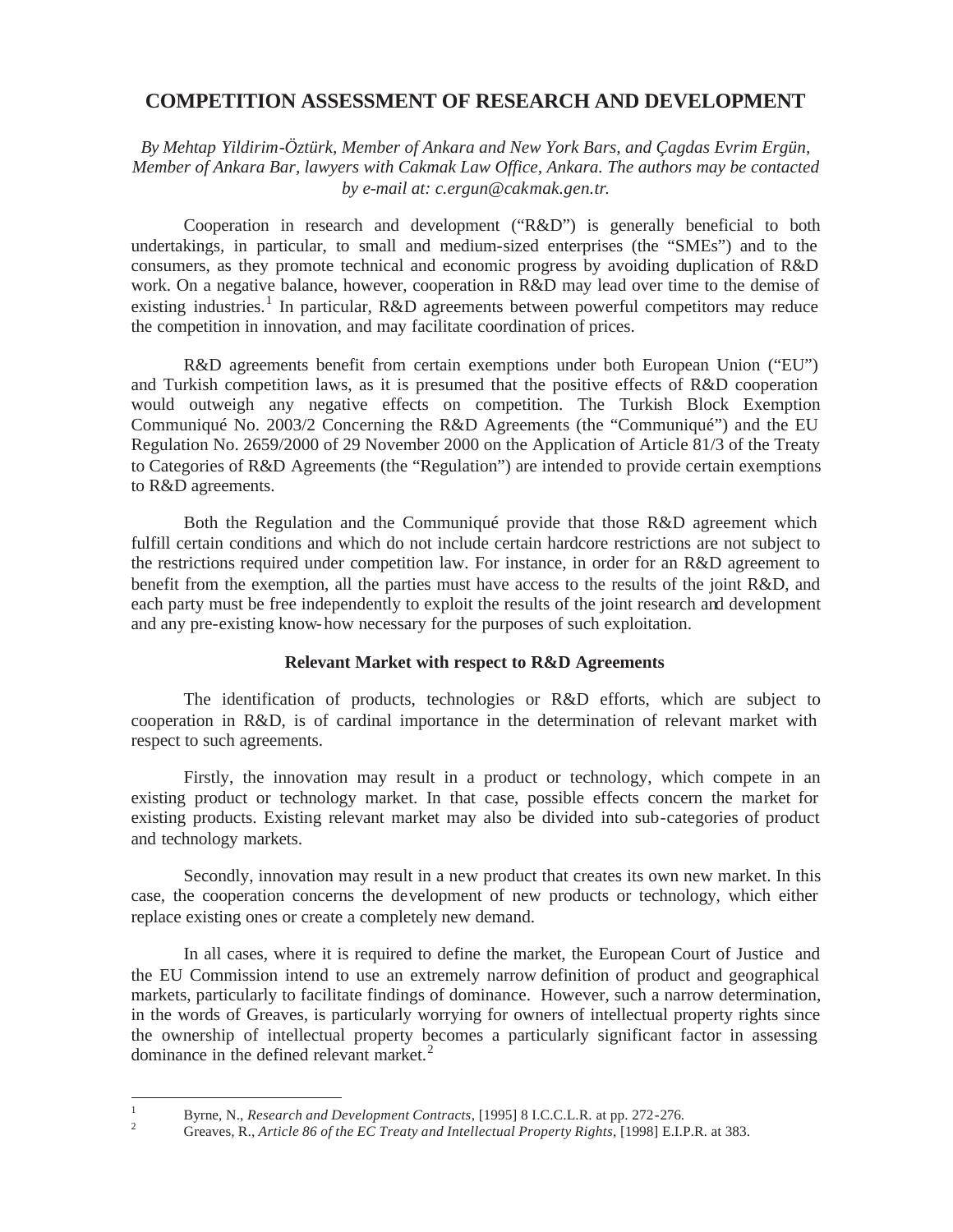Under the Communiqué, the relevant market is defined as the relevant geographic and product markets, but it is not provided any means to determine the relevant geographic and product markets. However, the definition of the relevant market under Turkish law is provided in the Communiqué No. 1997/1 on the Control of Mergers and Acquisitions (the "Communiqué No. 1997/1"), which defines the geographic market as any area within the country, where enterprises are involved in the supply and demand of products and services, the conditions of competition are sufficiently homogenous, and can easily be distinguished from neighboring areas due in particular to the conditions of competition which are appreciably different in those areas. In determining the relevant product market, the market comprising all products or services, which are regarded as substitutable by consumers by reason of their characteristics, prices and intended use are taken into account, together with the products or services that are subject matter of the merger concerned.

#### **Market Share Threshold and Duration of Exemption**

Pursuant to the Regulation, where two or more of the participating undertakings are competing undertakings, the exemption shall apply only if the combined market share of the participating undertakings does not exceed 25 % of the relevant market for the products capable of being improved or replaced by the contract products. By virtue of the Communiqué, however, where two or more of the participating undertakings are competing undertakings and the results of the R&D shall be jointly exploited, the exemption only applies if the combined market share of the participating undertakings does not exceed 40 % of the relevant market.

The Communiqué also stipulates that where the distribution right of the products subject to R&D agreement is exclusively granted to one of the parties or to a subsidiary of the parties, or to a third party, the combined market share of all parties must not exceed 20 % of the relevant market. The Regulation, however, does not make such a distinction between R&D agreements where the distribution right of the products subject to R&D agreement is exclusively granted to one person, and apply the 25% market share threshold to such R&D agreements as well.

Under the Regulation, where the participating undertakings are not competing undertakings, the exemption shall apply for the duration of the R&D, and where the results are jointly exploited, the exemption shall continue to apply for seven years from the time the contract products are first put on the market within the common market.

The Communiqué also provides that where the R&D agreements do not include joint exploitation of the results, the exemption shall apply for the duration of the R&D. But, the Communiqué does not stipulate the condition of not being competing undertakings to grant the exemption for the duration of the R&D. By virtue of the Communiqué, where the R&D agreement includes joint exploitation of the results, the exemption shall apply for five years from the time the contract products are first put on the market within Turkey.

### **Market Share Calculation in R&D Cases**

The calculation of market shares is based on the distinction between different form of relevant market explained above, namely existing markets and competition in innovation. Both the Regulation and the Guidelines adopt that methodology and deal with various possibilities:

Firstly, if the R&D agreement only aims at improving or refining existing products, this market includes the products directly concerned by the R&D. Market shares can thus be calculated on the basis of the sales value of the existing products.